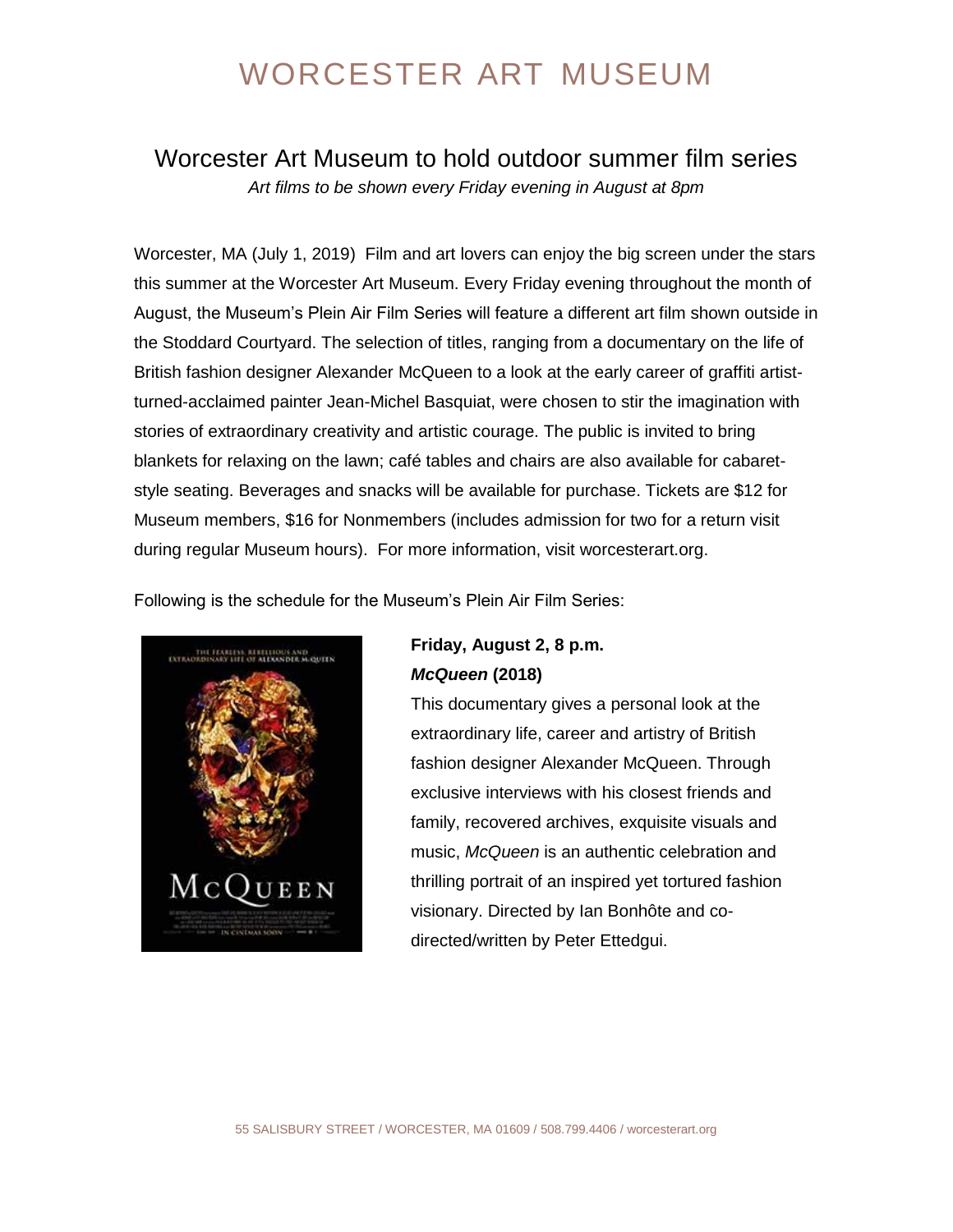



### **Friday, August 9, 8 p.m.** *Kusama: Infinity* **(2018)**

A look at the life of Japanese artist Yayoi Kusama, creator of "Infinity Mirrored Rooms." Now the topselling female artist in the world, Yayoi Kusama overcame impossible odds to bring her radical artistic vision to the world stage. For decades, her work pushed boundaries that often alienated her from both her peers and those in power in the art world. In spite of it all, Kusama has endured and has created a legacy of artwork that spans the disciplines of painting, sculpture, installation art, performance art, poetry and literary fiction. Directed by Heather Lenz.

#### **Friday, August 16, 8 p.m.**

#### *Leaning Into the Wind: Andy Goldsworthy* **(2017)**

This profile of British artist Andy Goldsworthy illuminates his exploration of the layers of his world and the impact of the years on himself and his art. As Goldsworthy introduces his own body into the work it becomes at the same time even more fragile and personal and also sterner and tougher, incorporating massive machinery and crews on his bigger projects. Directed by Thomas Riedelsheimer, this exquisite film illuminates Goldsworthy's mind as it reveals his art.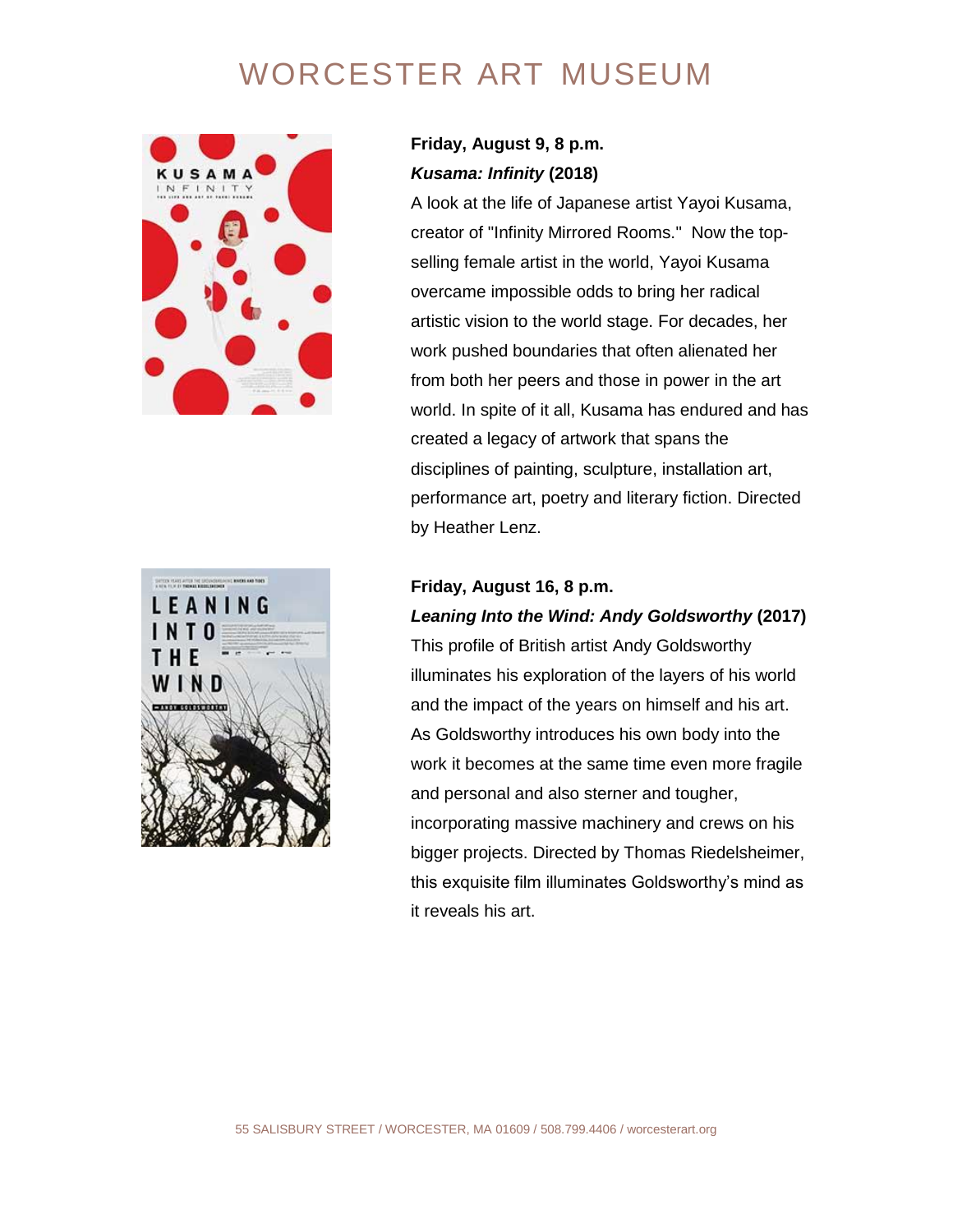

### **Friday, August 23, 8 p.m.** *Faces Places* **(2017)**

Legendary filmmaker Agnès Varda and photographer JR travel the French countryside, encountering people and places that become the subjects of their public art installations. Through chance encounters and prepared projects, they reach out to others, listen to them, photograph them, and sometimes put them on posters.



### **Friday, August 30, 8 p.m.** *Boom for Real: The Late Teenage Years of Jean-Michel Basquiat* **(2017)**

This look at the early career of graffiti artist-turnedacclaimed painter Jean-Michel Basquiat follows the his pre-fame life and how New York City, the times, the people, and the movements surrounding him formed the artist he became. Using never-beforeseen works, writings and photographs, director Sara Driver, who was part of the New York arts scene herself, worked closely and collaboratively with friends and other artists who emerged from that period.

#### **About the Worcester Art Museum**

The Worcester Art Museum creates transformative programs and exhibitions, drawing on its exceptional collection of art. Dating from 3,000 BC to the present, these works provide the foundation for a focus on audience engagement, connecting visitors of all ages and abilities with inspiring art and demonstrating its enduring relevance to daily life. Creative initiatives— including pioneering collaborative programs with local schools, fresh approaches to exhibition design and in-gallery teaching, and a long history of studio class